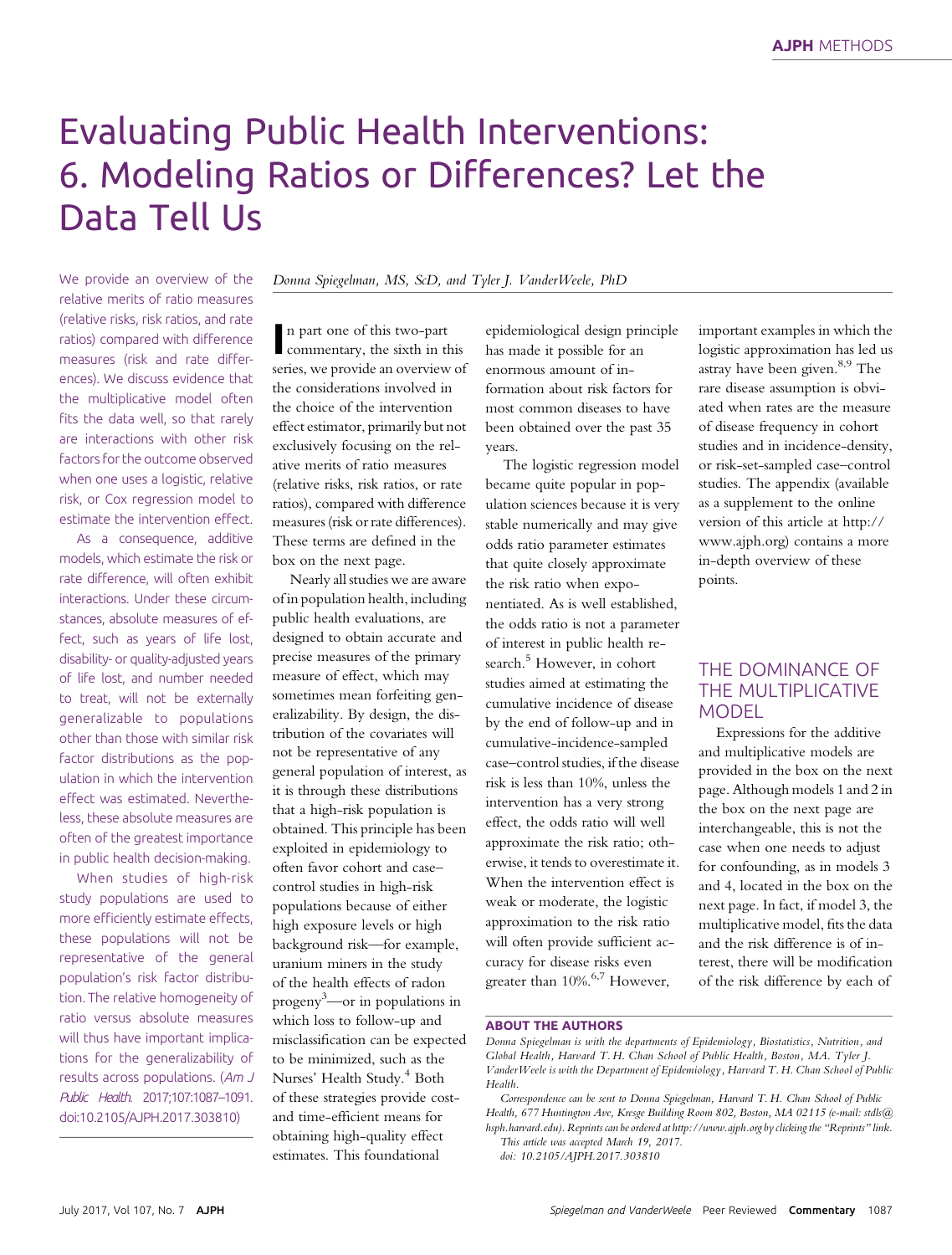#### DEFINITIONS AND MODELS

The risk ratio, also known as the relative risk (RR), is the ratio of the risk, probability, or cumulative incidence of a health outcome of interest in the exposed, treated, or intervention group,  $r_1$ , divided by the same in the unexposed or control group,  $r_0$ . The risk difference (RD) subtracts the health outcome risk in the control group from the health outcome risk in the intervention group. That is,

$$
RR = r_1/r_0 \text{ and } RD = r_1 - r_0.
$$

As a relative measure of effect, the RR is most directly estimated by the multiplicative model when it fits the data. The risk difference is an absolute measure of effect, most directly estimated by the additive model when it fits the data. Cumulative incidences, risks, and proportions are synonyms. Rates, such as mortality rates or disease incidence rates, are used as outcome measures when censoring, staggered enrollment, or competing risks are in play. The interpretation of a risk depends critically upon the duration of follow-up over which it is calculated. Their primary disadvantage is more difficulty in interpretability, as they require units of person-time, which can be difficult to explain to nontechnical audiences.

In an individually randomized intervention of sufficient sample size, straightforward methods for a single 2 · 2 table can be used to estimate RRs and RDs, as there is no need to adjust for confounding. Alternatively, in an individually randomized intervention design, the risk ratio can be modeled on the multiplicative scale as

(1) 
$$
\log[E(Y_i = 1 | X_i)] = \log[\Pr(Y_i = 1 | X_i)] = \beta_0 + \beta_1 X_i,
$$

where  $Y_i$  is the binary outcome upon which the intervention is focused,  $X_i$  is 1 if the participant was randomized to the intervention and 0 otherwise,  $e^{\beta_1}$  is the relative risk and greater than 1 otherwise,  $e^{\beta_0}$  is the risk in the control group, and E[ $\cdot$ ] denotes the expected value, which for binary data are equivalent to the outcome model probability. If the difference measure is of interest, the risk difference can be modeled on the additive scale as

(2) 
$$
E(Y_i = 1 | X_i) = Pr(Y_i = 1 | X_i) = \alpha_0 + \alpha_1 X_i
$$
,

where the risk difference is  $\alpha_1$ . The parameters of models 1 and 2 have a one-to-one correspondence; thus, from the point of view of validity, in individually randomized studies with no loss to follow-up, staggered entry, or competing risks, the choice between the ratio or difference measure—that is, the choice between model 1 and 2, does not matter, and  $\alpha_0 = e^{\beta_0}$  and  $\alpha_1 = e^{\beta_0 + \beta_1} - e^{\beta_0}$ .

Things change when confounding needs to be considered. As discussed in a previous column in this series,<sup>1</sup> in cluster-randomized studies, unless there is a large number of clusters or outcome rates between clusters are relatively constant, residual between-cluster confounding is likely. Then, to validly estimate the intervention effects, models 1 and 2 need to be expanded:

(3) 
$$
\log \left[ E(Y_{ij} = 1 | X_i, C_{1ij}, \cdots, C_{pi} \right) \right] = \beta_0 + \beta_1 X_i + \beta_2 C_{1ij} + \cdots + \beta_{p+1} C_{pi}
$$

where  $C_{1ij},...,C_{pi}$  are the p covariates measured in the study that are needed to validly estimate the intervention effect, the relative risk,  $e^{\beta_1}$ , for the  $i^{th}$  participant in cluster j. A similar model could be fit if the risk difference were the parameter of interest:

(4) 
$$
E(Y_{ij} = 1 | X_i, C_{1ij}, \dots, C_{pi}) = \alpha_0 + \alpha_1 X_i + \alpha_2 C_{1ij} + \dots + \alpha_{p+1} C_{pi}.
$$

Further details on definitions and models are given in the appendix, available as a supplement to the online version of this article at [http://www.ajph.org.](http://www.ajph.org)

Although models 1 and 2 are interchangeable in the sense that a simple algebraic transformation of one leads to the other as shown here, this is not the case when confounding needs to be adjusted for, as in models 3 and 4. In fact, if model 3 fits the data and the risk difference is of interest, except under the null, there will be modification of the risk difference by each of  $C_{1ij}, \ldots, C_{pi}$  not just individually but jointly by all of their higher order interactions. This is quite an undesirable situation because, as is well-known, when effect modification is present, it is desirable to report effects by each level of the jointly cross-classified modifiers, or some sort of averaging or standardization procedure must be used to obtain a marginal effect estimate.<sup>2</sup> Otherwise, if model 3 fits the data, but a difference measure is of primary interest, model 2 could be fit to the data and the average risk difference obtained would be applicable only to the study population at hand in a randomized trial and those with identical, or at least similar, joint distributions of the covariates,  $C_{1ij}, \ldots, C_{\rho ij}$ .

the confounders, except in the absence of an effect of the confounders or in the absence of an effect of the exposure itself. This is quite an undesirable situation because, as is well known, when effect modification is present, it is desirable to report effects by each

level of the jointly cross-classified modifiers, or some sort of averaging or standardization procedure must be used to obtain an

externally generalizable effect estimate.<sup>2</sup>

With these basic principles established and further elaborated in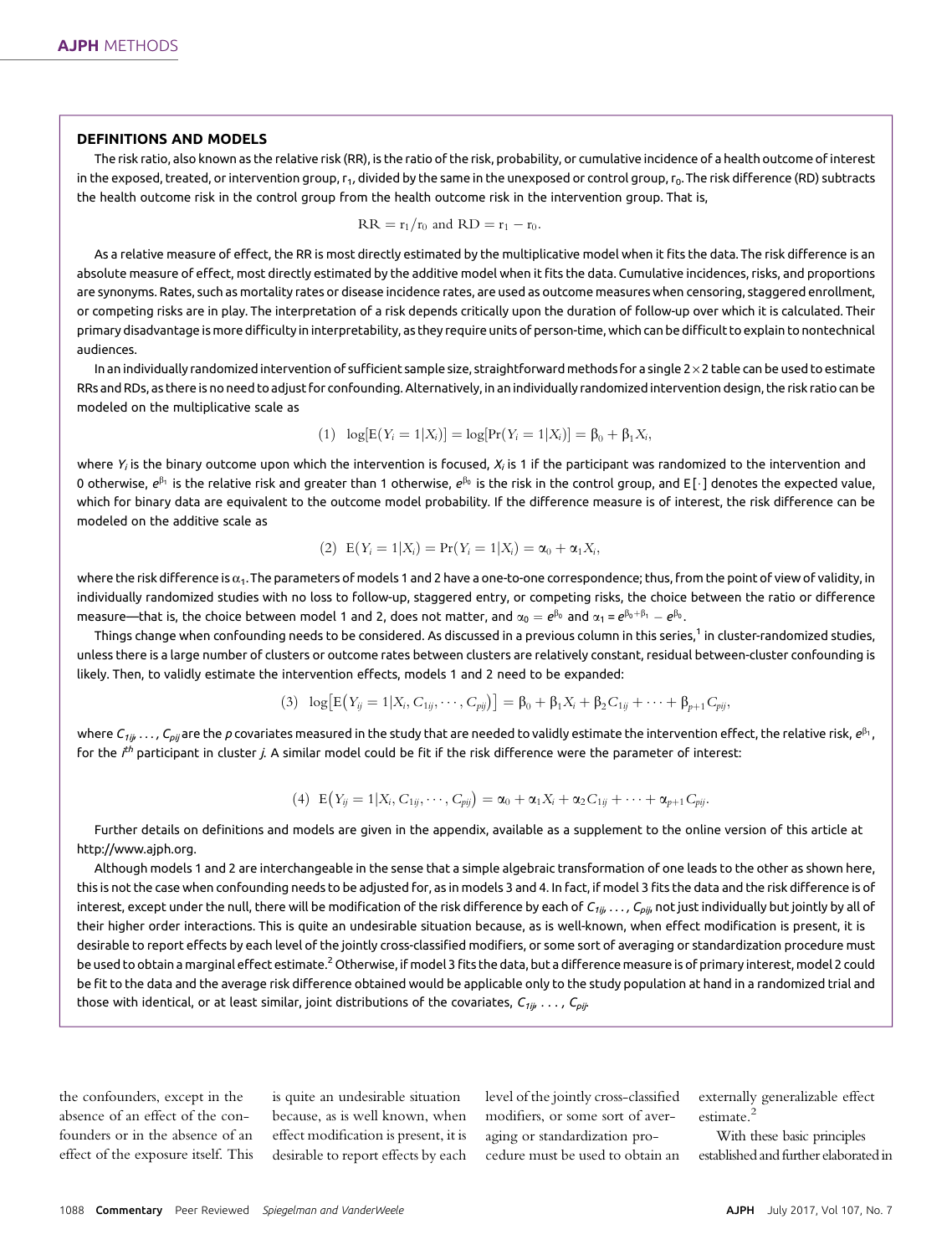TABLE 1—Exposure to Fine Particulate Matter Air Pollution in Relation to All-Cause Mortality in the Nurses' Health Study: United States, 2000–2006

| Model                 | % of Person-Years | Rate Ratio (95% CI)/10 $\mu$ g/m <sup>3</sup> | P, Test for Multiplicative Interaction | Rate Difference (95% CI)/     | 10 $\mu$ q/m <sup>3</sup> /Person-Months $P$ , Test for Additive Interaction |
|-----------------------|-------------------|-----------------------------------------------|----------------------------------------|-------------------------------|------------------------------------------------------------------------------|
| Main effect only      |                   | 1.13(1.05, 1.22)                              |                                        | $0.0044 (-0.0084, 0.0173)$    |                                                                              |
| Interaction by age, y |                   |                                               | .34                                    |                               | $-.001$                                                                      |
| < 60                  | 13                | 1.35(0.84, 2.16)                              |                                        | $-0.0008$ $(-0.0291, 0.0275)$ |                                                                              |
| 60 to $< 70$          | 42                | $1.02$ (0.86, 1.21)                           |                                        | $0.0007$ (-0.0197, 0.0211)    |                                                                              |
| $\geq 70$             | 45                | $1.16$ (1.06, 1.26)                           |                                        | $0.0079$ (-0.0100, 0.0258)    |                                                                              |
| Interaction by race   |                   |                                               | .76                                    |                               | $-.001$                                                                      |
| White                 | 94                | 1.12(1.04, 1.22)                              |                                        | $0.0037$ (-0.0096, 0.0169)    |                                                                              |
| Black                 |                   | 1.25(0.94, 1.66)                              |                                        | $0.0149 (-0.0326, 0.0624)$    |                                                                              |
| Other                 | 4                 | $1.26$ (0.94, 1.68)                           |                                        | $0.0129$ (-0.0357, 0.0615)    |                                                                              |

Note. CI = confidence interval. Adjusted for age (months), calendar year, race, region, season, smoking status, pack-years, family history of myocardial infarction, body mass index, hypercholesterolemia, median family income in census tract of residence, median house value in census tract of residence, physical activity, alternate healthy eating index, nurses' education, occupation of both parents, marital status, and husbands' education.

the appendix (available as a supplement to the online version of this article at<http://www.ajph.org>) we can now move to considerations driving the choice of the model within which the intervention effect is to be estimated. Our recommendation is simple—let the data tell us on which scale to fit the model. If the data fit the multiplicative model best—that is, by using the log or logistic link function then that is what must be done, and similarly if the additive model provides the better fit. Methods for formal statistical determination of relative goodness of fit between nonnested models such as these are underdeveloped. An informal comparison of log-likelihoods of the fits of models 3 and 4 will indicate that the model associated with the largest log-likelihood is the one with the best fit.

Parsimony is an additional source of information: if the log-link function provides a model with no interaction terms, particularly none with the intervention variable, and the identity link function provides a model that needs many interaction terms, finite sample statistical stability will be obtained by choosing the former. Also of importance, the poor fit

of additive models to most studies of binary health outcomes is underscored by the common experience that such models often fail to converge.

Although more formal quantitative work is needed, there is extensive anecdotal evidence that suggests that often in public health the multiplicative models fit the data well. The first author has published nearly 650 peerreviewed scientific publications in a diverse range of substantive areas including chronic disease epidemiology, HIV/AIDS, and environmental health, and, for nearly all of these, her primary contribution to the research was that of the study statistician. In almost all of these, the multiplicative model fit the data consistently and extraordinarily well. The second author, who has devoted much of his methodological work to interaction, has numerous examples of interaction on additive scales but, in more than 230 articles, can think of only two examples of multiplicative interaction that replicated across studies (e.g., VanderWeele et al. $^{10}$ ).

These impressions are further confirmed by other senior researchers: our department chair,

Albert Hofman, has informed us that he cannot think of a single important multiplicative modifier uncovered during his long research career among his more than 2000 scientific articles. Similarly, Walter Willett, former chair of Harvard's nutrition department, could think of four multiplicative modifiers among more than 1700 scientific publications.

Despite an enormous amount of research on gene–environment interactions on the multiplicative scale, very few have yet been found and replicated.<sup>11,12</sup> Recent careful modeling of potential gene–environment interaction in breast cancer research likewise indicated little evidence of multiplicative interaction.<sup>13</sup> This is, of course, anecdotal evidence that could be confirmed with a more systematic and far-reaching study, but the anecdotal evidence comes from very many studies.

Summaries of meta-analyses have also reported higher rejection rates for risk difference homogeneity than risk-ratio homogeneity, $14,15$  although it is unclear whether statistical power favors the heterogeneity test on one scale versus the other.<sup>16,17</sup>

There may also be mathematical reasons for greater homogeneity of risk ratios than risk differences.<sup>17</sup> Although further and more formal quantitative work evaluating the relative degree of heterogeneity for risk ratio versus risk differences may be important, the previously mentioned considerations do seem to provide some indication that, for whatever reason, risk ratio modification is uncommon. Importantly, this implies that risk difference modification is nearly universal, a point to which we will return, mostly in part two of this commentary, to appear in a future edition of this journal.

## Air Pollution Exposure and All-Cause Mortality

To illustrate these points, we analyzed data from the Nurses' Health Study looking at the relationship over time between fine particulate matter of 2.5 micrometers or less  $(PM_{2.5})$  exposure, a constituent of air pollution that has been found to be particularly toxic, and all-cause mortality.<sup>18</sup> Among 628 186 person-years between 2000 and 2006, 8617 deaths occurred among 108 767 nurses. A Poisson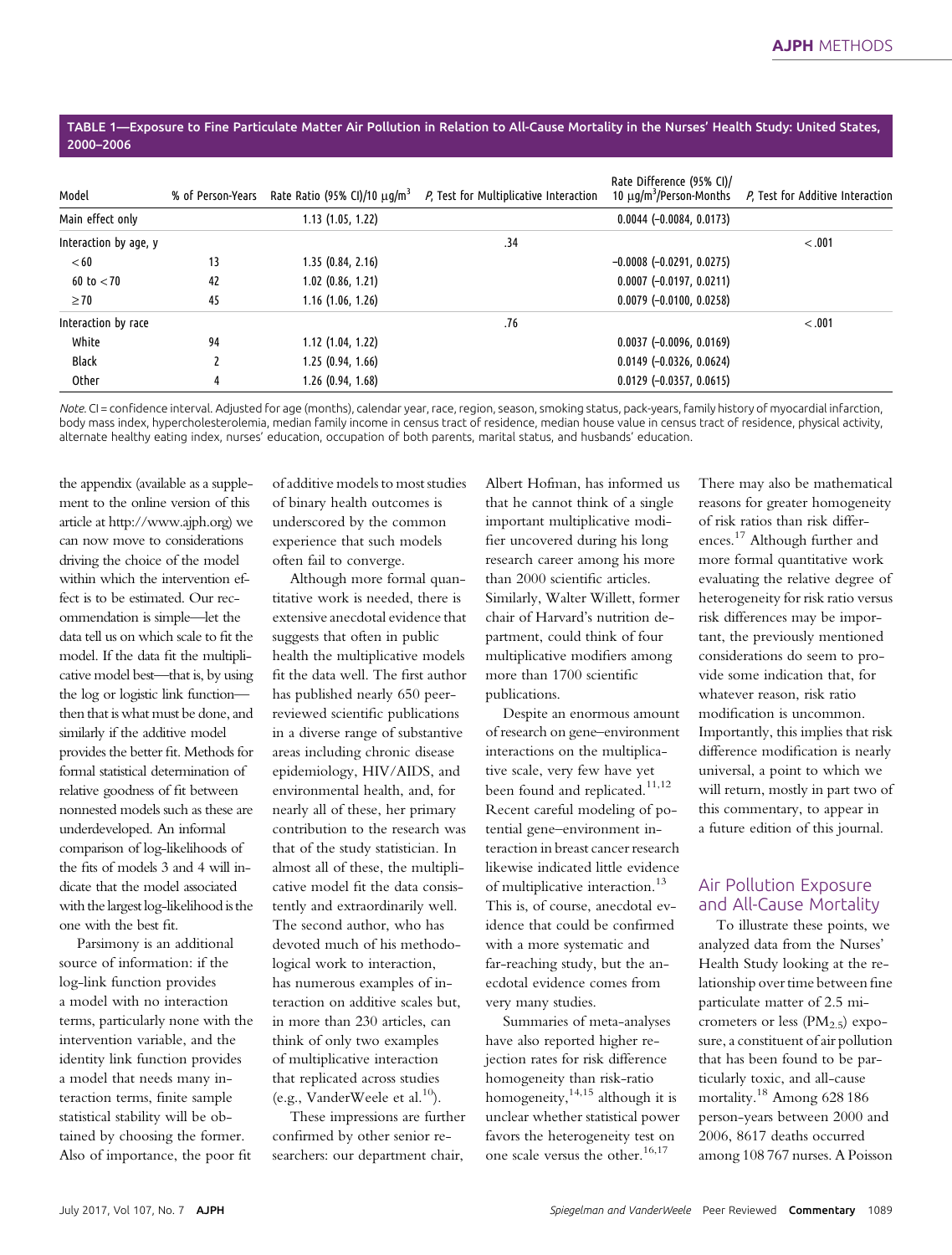#### INTERNAL AND EXTERNAL VALIDITY

Internal validity occurs in the absence of bias attributable to confounding, measurement error or misclassification, and selection bias, such that the "in-sample" effect estimate accurately approximates its underlying true value.

External validity occurs when an estimate is both internally valid and applicable to a broader population to which it is thought to be relevant.

regression model with the identity link function, with adjustment for five-year age groups, was used to fit the additive model, and the Cox model was used to fit the multiplicative model, with age in months as the time scale. As is our typical experience fitting additive models, the model gave a warning message and it is uncertain if the results provided are indeed the maximum likelihood estimates, although they may be. Table 1 provides the results on the multiplicative and additive scales. A significant association is observed on the multiplicative scale, but not on the additive scale, consistent with an overall poor model fit on this scale. As is often the case, there is no evidence for any modification of the effect of PM2.5 by either age or race on the multiplicative scale. As expected, therefore, there are substantial and significant additive interactions of the  $PM_{2.5}$  by both age and race. To the extent that they are interpretable, the strong additive interactions will have important implications for the quantification and interpretation of absolute effects, which will be discussed in the next column in this series.

It has proven difficult to find examples in the literature in which the additive model fit the data and (negative) interaction was evident on the multiplicative scale, but examples certainly do exist; two such recent examples can be found in Crump et al.<sup>19</sup> and Colangelo et al.<sup>20</sup>

## The Search for Interactions

Best practice in the analysis of data, including data from randomized studies, involves investigation of modification of the effect of primary interest by the other strong determinants of the outcome and any other a priori suspected modifiers. This is recommended because there is no a priori reason to assume that the model chosen to fit to the data is linear in the chosen link function—that is, that there is no effect measure modification. The term "measure" is inserted here because effect modification is scale-dependent. Again, no effect modification of the risk ratio almost certainly suggests effect modification of the risk difference, and vice versa.

Nevertheless, a number of well-known pitfalls associated with statistical significance tests and related procedures complicate the implementation of this best-practice recommendation. First, there is the multiple comparisons problem, in which the probability of a chance significant finding increases as the number of statistical tests performed increases. Many chronic diseases and other health outcomes of interest to public health investigators have 20 or more known or suspected risk factors. Under the global null of no effect modification by any of these, in any given study, on average, one should manifest as a statistically significant modifier at the P less than or equal to .05 level of significance. Thus, it is additionally recommended that for

exploratory investigation of effect modification among known and suspected risk factors for the outcome, any significant findings should be reported with caution, as is recommended for exploratory analysis in general.

Correcting for multiple comparisons can also often offset any optimism that an interaction has been detected. Often significant effect modification discovered through exploratory analysis will fail to be replicated. This phenomenon has been welldocumented in the gene-byenvironment interaction literature in which many such disappointments have occurred.<sup>11</sup> Sometimes, it appears that interactions associated with  $P$  values less than .05 occur less than 5% of the time. For example, in the Pooling Project of Diet and Cancer in Men and Women, $21$  we systematically worked through most of their hypothesized dietary causes of the major types of cancer—breast, colon, lung, ovarian, pancreatic, and renal. Pooling of initially eight studies to up to more than 30 presently, from around the world, we have diligently checked for effect modification on the multiplicative scale for each dietary exposure of interest with respect to the other major risk factors for the cancer, but Stephanie Smith-Warner, the leader of this project, recalls two among hundreds of diet–cancer endpoint associations investigated. What we mostly showed was that the effect modification reported in a small number of publications by individual studies was most likely

attributable to random variation and failed to replicate in the pooled analysis, illustrative of the multiple comparison problem.

Next, there is the problem, in large studies and in pooled analyses, meta-analyses, and the analysis of data from consortia, that the tests for effect modification can be "overpowered," whereby significant interactions can be observed for very small departures from the null hypothesis of no effect modification. For example, in a recent article on the population attributable risk of modifiable postmenopausal breast cancer risk factors among 8421 cases and 2 400 000 person-years of follow-up in the Nurses' Health Study, among scores of possible two-way interactions among 13 well-established breast cancer risk factors, three were significant at P less than or equal to  $.05<sup>22</sup>$  Among these, none had any material importance whatsoever—that is, magnitudes of the differences between relative risks for one risk factor among levels of another were too small to be of any consequence. This is a judgment call that needs to be made by researchers leading large studies, including public health researchers in the context of evaluation of large-scale interventions.

Finally, there is the "underpowering" issue. As most evaluations are not designed with effect modification in mind, they are justifiably not powered to detect it. Given budgetary constraints, it is typically a struggle to design a sufficiently powerful evaluation aimed at accurate and reliable estimation of the main